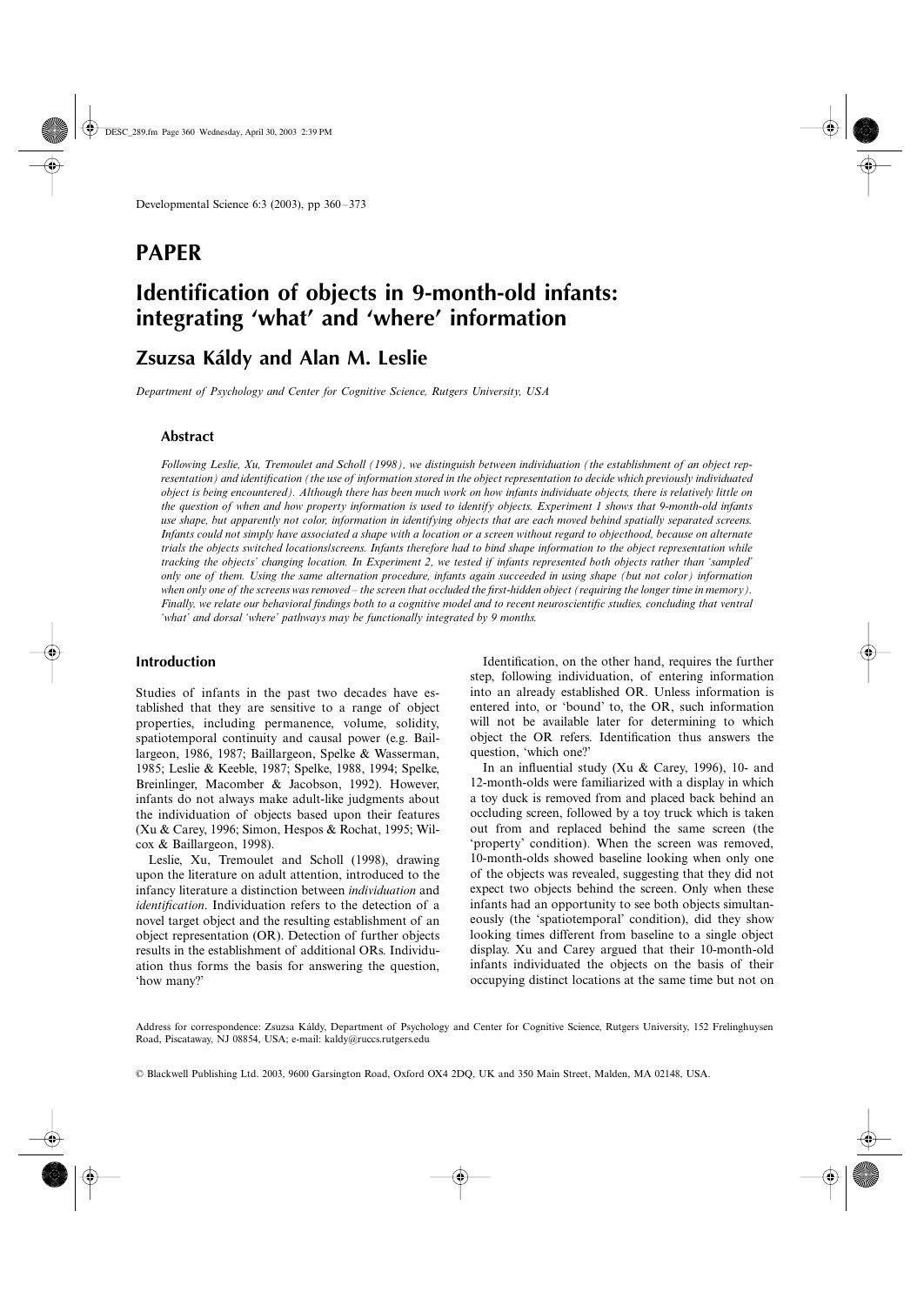the basis of their featural differences seen across time. Recently, Wilcox and Baillargeon (1998) and Wilcox (1999) have found that, under certain simplified presentation conditions, younger infants (4–9 months) can use featural information to individuate objects. However, none of these studies addressed the question of infants' ability to use featural information to *identify* objects.

For concreteness, the distinction between individuation and identification can be illustrated with respect to Xu and Carey's (1996) design. How would their infants have reacted if there had been a condition in which the screen was removed to reveal either two ducks or two trucks? From the point of view of individuation, such a display should have been expected because the number of objects revealed is two. However, from an adult point of view, the identity of one of the objects is unexpected. In order to detect the unexpected identity, information about the properties of the objects – for example, duckshape and truck-shape – would have to be associated with the ORs established for the respective objects. That is, it would not be enough merely to have established an OR for each of the objects. As long as two objects were revealed, without any identifying information available, it would not matter if they were duck  $+$  duck or truck  $+$ truck, because either pair would act as referents for the two ORs, just as well as duck + truck would.

We cannot tell from Xu and Carey's (1996) data whether their infants had specific identity expectations. Similarly, in Wilcox's two previously published reports (Wilcox, 1999; Wilcox and Baillargeon, 1998), only the question of individuation was addressed.

In our laboratory we have been studying the development of infants' abilities to identify objects by way of property information (e.g. by shape). We familiarize infants with a triangle and a disk, displaying each, one at a time, drawn from and returned behind a screen. Following familiarization, the screen is removed to reveal (unexpected condition) either two disks or two triangles. At 6 months of age, infants do not look longer at the two-disk or the two-triangle display; nor do they look longer at this outcome following familiarization with disk and triangle displayed simultaneously, that is, given spatiotemporal information for individuation (Krauss & Mathur, 1999). Under similar testing conditions at 9 months of age, infants also failed to identify objects by shape (Tremoulet, Lee & Leslie, 1998). Indeed, it is not until 12 months of age that we have obtained our first evidence for identification of objects by shape with sequential presentation (Tremoulet, Leslie & Hall, 2000). In Tremoulet *et al.*, 12-month-old infants looked significantly longer at the two identical objects outcome than in a control condition where the screen revealed the expected disk and triangle. This implies that these infants expected not simply and indifferently two things, but expected exactly one of the things to be a disk and the other to be a triangle. This in turn shows that, under these testing conditions, 12-month-olds will bind shape information to stored ORs.

In the same series of experiments, Tremoulet *et al.* (2000) studied identification by color in 12-month-olds. In this experiment, infants were familiarized with a red disk followed by a green disk, each sequentially drawn from and returned behind a screen. The two disks were never displayed together. Following familiarization, infants were tested by removing the screen to reveal either two red or two green disks. Across three separate experiments, including one in which the objects were presented together during familiarization, infants failed to look longer than controls who saw the expected outcome, suggesting that the infants did not use color information to identify the objects.

Interestingly, infants in Tremoulet *et al.* did not simply ignore color altogether. In one experiment, 12-monthold infants did use color information to *individuate* the objects. Infants familiarized with a single red disk looked longer when the screen revealed two red disks than infants familiarized sequentially to one red and, say, one green disk. The color difference led the infants to individuate the objects across presentations but without inducing the expectation that the objects should have specific colors or even differ in color when the screen was removed. Tremoulet *et al.* concluded that, at 12 months, infants will establish distinct ORs in response to color information but will not automatically bind that color information to the ORs so established. Many accounts make the commonsense assumption that success at individuation by feature must necessarily entail identification by that feature. Tremoulet *et al.*'s data suggest that that assumption is false.

It is relatively uncontroversial that by 12 months infants can use features to individuate objects (Xu  $\&$ Carey, 2000; Needham & Baillargeon, 2000; Tremoulet *et al.*, 2000). What is controversial is whether infants younger than about 10 months (the younger age group in the Xu & Carey (1996) experiments) can do the same. Xu and Carey (1996, 2000) claim they cannot, while Needham and Baillargeon (2000) claim they can (see also Wilcox, 1999; Wilcox & Baillargeon, 1998), at least with simplified tasks. Many tasks require infants to make inferences about the relation between a display with an occluder and a later display in which the occluder is removed. Baillargeon and colleagues call such tasks 'event mapping' tasks and argue that these tasks make demands that only older infants can meet. When displays are simplified in such a way that the occluder is not removed – an 'event monitoring' task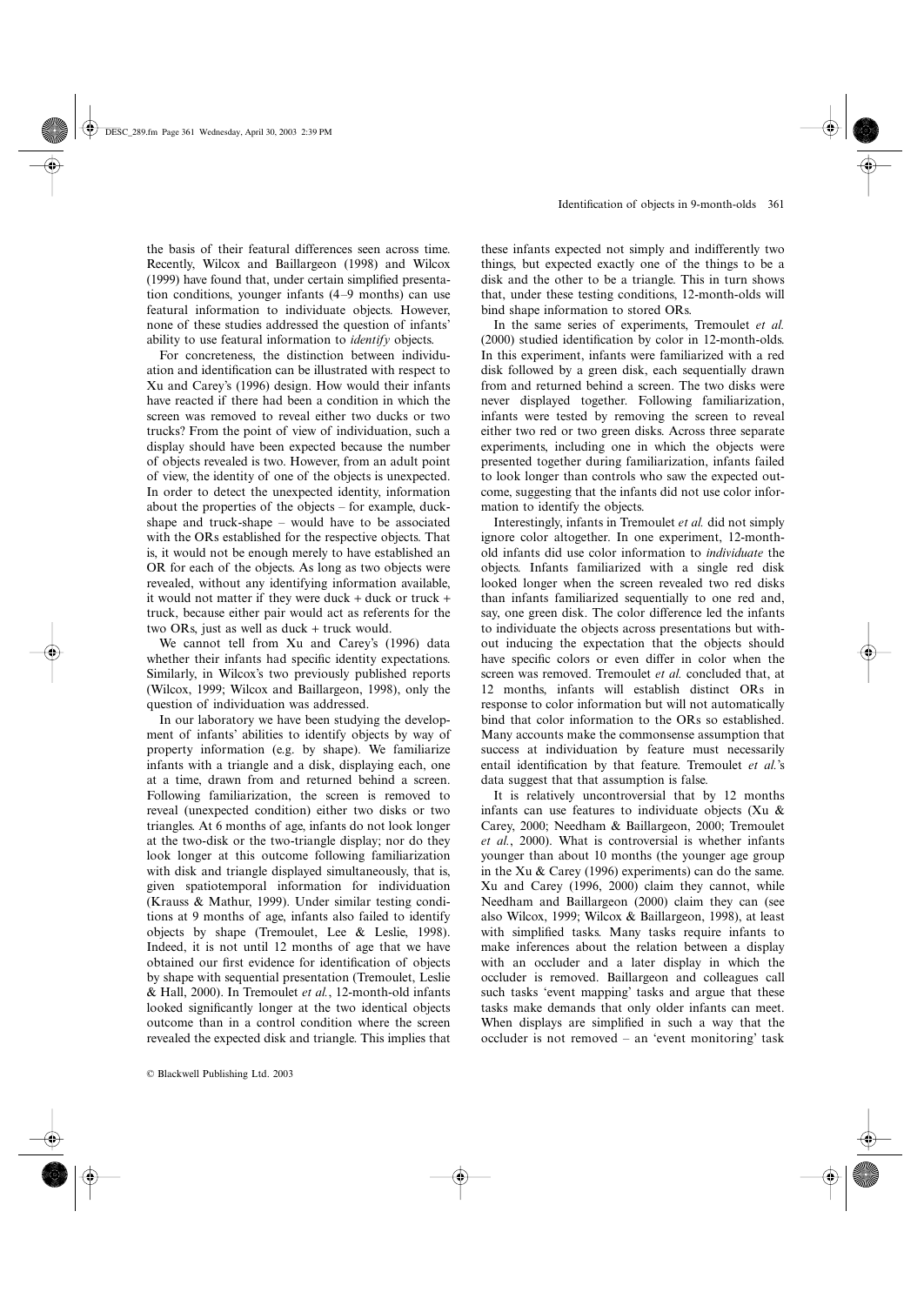– infants show evidence of individuating by property much earlier, as young as 4.5 months, than with 'event mapping' tasks (Wilcox, 1999). The evidence suggests that individuation by feature or property is a somewhat fragile ability in infants younger than about 10 months.

As we noted earlier, identification has been much less studied than individuation and we know little about identification by feature in younger infants. Besides the Tremoulet *et al.* study described above, Simon, Hespos and Rochat (1995) have studied identification and found that despite individuating by location, 5-month-olds do not identify objects by feature. The featural differences between the two objects used in their study (an Ernie and an Elmo doll), however, were complex and difficult to quantify. In a recent study, Wilcox and Schweinle (2002) investigated individuation and identification in 5.5- and 7.5-month-old infants. They found evidence for identification abilities at 7.5 months, but again, the featural difference between the two objects in the study was complex (shape, color and pattern differences).

Given the fragility of individuation by feature in infants younger than 10 months, one might expect identification by feature to be even more difficult. However, where individuation has been driven by location information, infants might be better able to bind feature information to the resulting ORs (Leslie *et al.*, 1998). Because our goal was to look for evidence of object identification, we facilitated individuation by using two spatially separated screens. This way we could address a further question that goes beyond individuation and identification, namely the issue of location itself. It is possible that the infant knows how many objects he or she did see and even what color or shape they had, but not know exactly where they were. (With one screen all objects are in the same 'mental' location, namely, behind the screen.) The 'what' and 'where' distinction is important for neuroscientific theories of visual organization. Do infants know *what* went *where* (identification-bylocation)? Study of object tracking in infancy can make an important contribution to the larger framework of developmental cognitive neuroscience.

# **Experiment 1**

### *Method*

#### Design

In order to explore 9-month-old infants' ability to identify objects on the basis of shape and color, infants were assigned randomly to one of four conditions: Color change, Shape change, Shape and Color change, No

change (Control). All infants were familiarized to the same sequence of events, in which a red disk and a blue triangle were placed in the middle of the stage. Then each object was moved to opposite sides of the stage, the right-hand object to the right side, and the left-hand object to the left side (see Figure 1). Crucially, the side that the two objects were presented on was alternated from trial to trial. We shall call these alternating trials Triangle/Disk (T/D) and Disk/Triangle (D/T) trials.

Alternating the objects' sidedness is crucial to our design because we want to test whether infants can associate shape and color information with an object (that changes location) rather than with a fixed location. Therefore, by alternating locations between trials, a particular shape or color is associated equally with each location over the course of the experiment. Only by paying attention to the location of the object on a given trial could an infant expect a particular shape or color to be in a given location.

Following four familiarization trials, all infants were given three test trials. Test trials began in the same way as familiarization trials with the objects placed in the middle of the stage. Now, however, two screens were also presented, one on each side of the stage. As in familiarization trials, the objects were moved to opposite sides, but this time going behind their respective screens (see Figure 2). The screens were then removed. At this point looking time was measured and recorded.

In the No change (Control) condition, the removal of the screens revealed the same two objects in their expected locations. In the Color change condition, the screens revealed objects with the expected shape, but with colors swapped across locations. Thus, if the red disk was moved behind the right-hand screen and the blue triangle behind the left screen, then the right screen revealed a blue disk and the left screen a red triangle. In the Shape change condition, the screens revealed objects with the expected color but with shape swapped across locations. Thus, if the red disk was moved behind the right-hand screen and the blue triangle behind the left screen, then the right screen revealed a red triangle and the left screen a blue disk. In the Shape and Color change condition, the screens revealed the objects swapped across locations. Thus, if the red disk was moved behind the right-hand screen and the blue triangle behind the left screen, then the right screen revealed the blue triangle and the left screen the red disk. Figure 2 illustrates test trial displays by condition. Again, crucially, as in the familiarization trials, the side of presentation of the objects alternated across test trials (T/D and D/T trials).

Two factors were counterbalanced across infants. First, the order of T/D and D/T test trials was counter-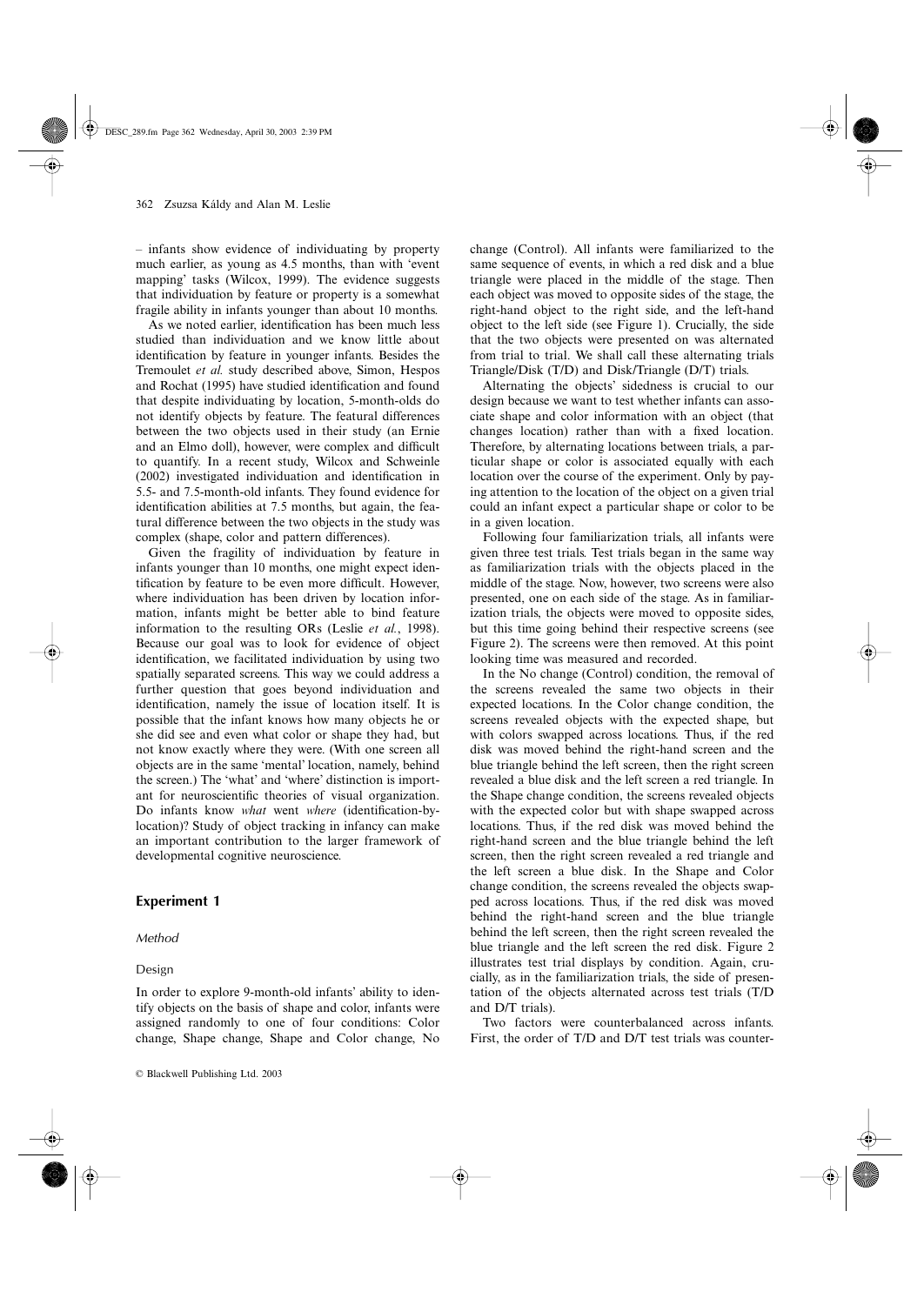

**Figure 1** *Familiarization events. Each infant saw 4 familiarization events, during which the Disk-Triangle (D/T) trial alternated with its mirror image, the Triangle-Disk (T/D) trial, and where the side of the first object (left/right) was also counterbalanced. Color differences are represented here as differences in luminance.*

balanced, so that half the infants began with a T/D test and thus received T/D, D/T and T/D trials, while the other half began with D/T and received D/T, T/D and D/T. Second, the side of the object that was hidden first was counterbalanced.

#### Subjects

Sixty-four healthy, full-term infants (33 females, 31 males) participated in the study (age range: 8 months 15 days–9 months 15 days, mean age  $= 8$  months 26 days,  $SD = 8.9$  days). Twenty subjects were in the No change (Control) and the Shape and Color change conditions, 12 subjects were in the Color change and the Shape change conditions. Eight additional infants were excluded from the study due to observer error (2), fussiness (5) or inter-observer disagreement (1). Parents were recruited via local birth announcements and mailing lists from the Central New Jersey area.

# Apparatus

Infants sat on their parent's lap facing a white, threesided stage that was 55 cm tall, 90 cm wide and 45 cm deep at approximately 100 cm distance. The floor of the stage was covered with light-blue contact paper. The room was dimly lit, and dark blue curtains separated the testing area from the rest of the room. Two 40 W lights illuminated the stage during the trials. A black felt curtain (55 cm  $\times$  90 cm) in front of the stage was lowered at the beginning and raised after the end of each trial.

# Stimuli and procedure

Blue and red wooden triangles (base width  $= 10.5$  cm) and blue and red disks (diameter  $= 10.5$  cm) were used. The average luminance of the blue and red objects was 2.94 and 3.62  $cd/m^2$ , respectively. The objects subtended approximately 3° of visual angle at the viewing distance of the infant. The objects were 0.9 cm thick and were supported by heavy wooden blocks  $(2 \times 2 \times 3$  cm) affixed to their backs. Two white poster board screens  $(21 \text{ cm} \times$ 21 cm), which were covered with light-purple construction paper, were also used. Each screen had a small (4 cm wide) supporting ledge that kept them in vertical position and also was used to hide the objects during the test trials.

Parents were instructed not to interact with their infants during the experiment and also to close their eyes when the experimenter asked them to do so at the beginning of the test trials. The objects were manipulated from above by the experimenter, who wore ivorycolored satin gloves and a bracelet on her right hand with four small bells on it. All infants were videotaped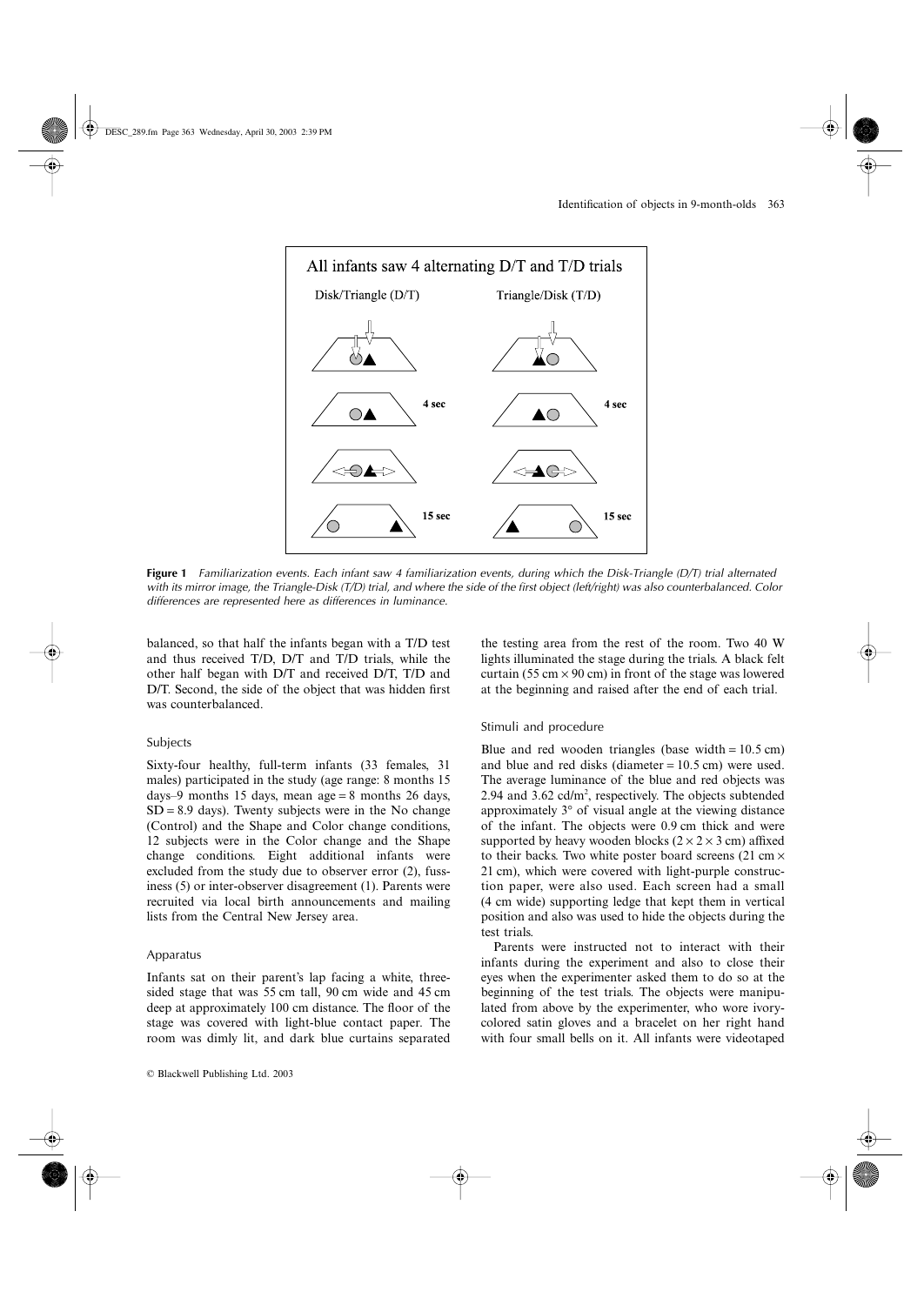

**Figure 2** *Test events in Experiment 1 by condition. After familiarization, each infant saw 3 test trials, during which Disk/Triangle (D/T) alternated with Triangle/Disk (T/D) trials. Here only D/T trials are shown. Conditions only differed in their outcome phase. Nine-month-old infants looked longer at the Shape and Color change and the Shape change conditions, than at the No change (Control) and Color change conditions. Color differences are represented as differences in luminance.*

*en face* with a camera mounted above the stage, while another camera behind the subject recorded events on the stage. Both of these cameras were concealed, so only their lenses were visible. Video input from these cameras and audio input from a backstage microphone was sent to a mixer, a VCR, and finally to a monitor. The image on the monitor was horizontally split through a videomixer, such that the top one-third showed a recording of the stage and the bottom two-thirds showed a head-andshoulders view of the subject. An on-line observer, trained in recording infant looking times, watched this monitor with the stage view occluded and was thus blind to condition. The observer operated a two-button box connected to a computer; one button turned on the stage lights, the other button triggered timing circuits in the computer to record infant looking. The experimenter signaled when she was ready to begin a trial, at which point the observer turned on the stage lights. When the

experimenter removed the screens, she signaled the observer, after which the observer would hold down the timing button whenever the infant appeared to look toward the stage. Whenever the infant appeared to look away from the stage, the observer released the button. The computer accumulated the looking time until the infant looked away for 2 seconds, at which point the computer turned off the stage lights, and recorded the accumulated looking time minus 2 seconds.

All experimental sessions were recorded on videotape and later rescored in the same way by a second observer, who was also blind to condition. Inter-observer agreement was automatically calculated by the computer. If inter-observer agreement between the on-line and the off-line observer was lower than 95%, a third blind observer was used (approximately 10% of the cases). If the third observer's measurements did not agree with either of the previous observers at higher than 95%, that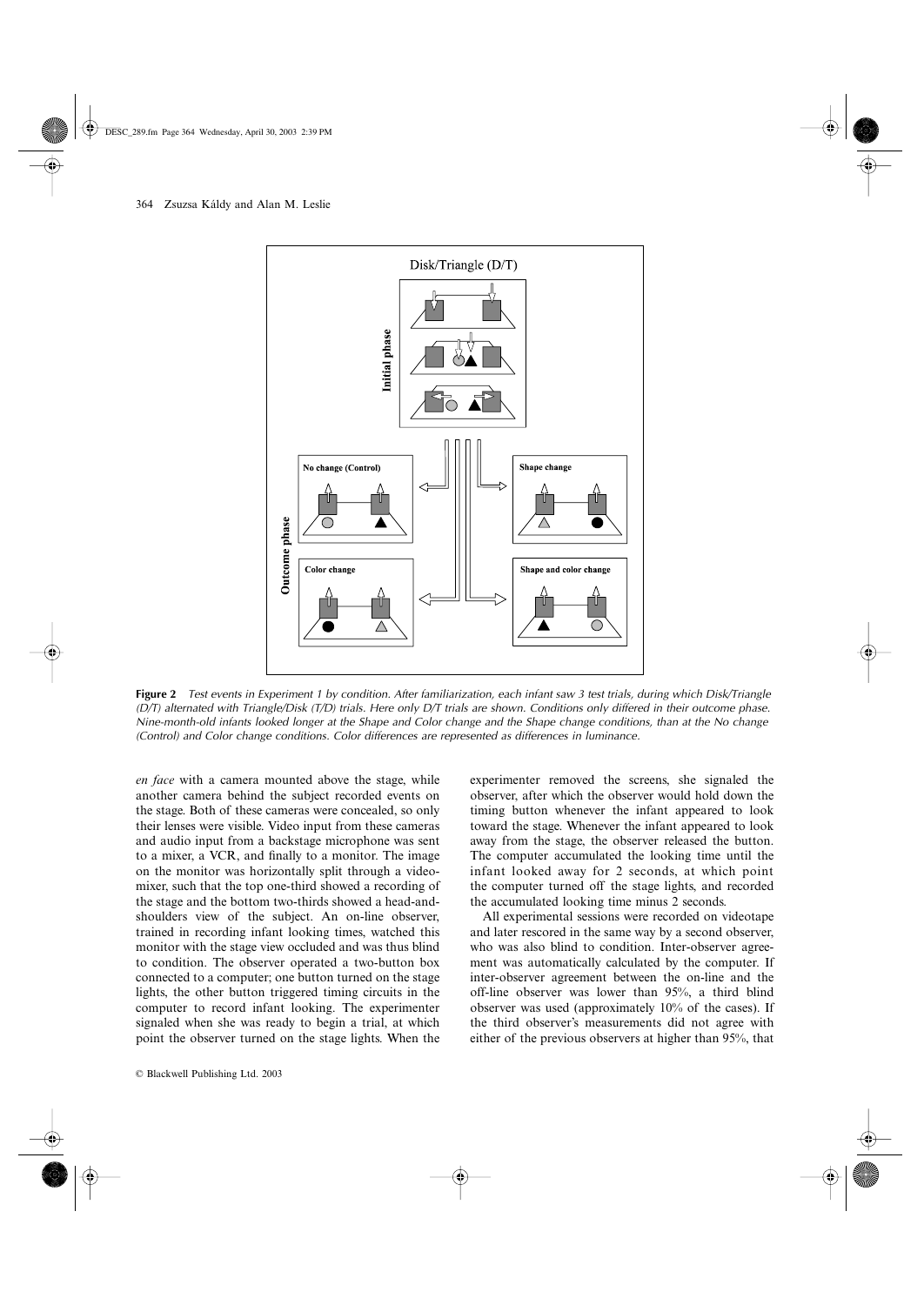subject was excluded from further analysis (1 infant out of the total of 72 subjects tested). Otherwise, the earlier of the two measurements was used.

#### Familiarization trials

Familiarization events are illustrated in Figure 1. Two objects, a red triangle and a blue disk, were used in all familiarization trials. Experiments started with an empty stage, then a curtain was raised to hide the stage. Stage lights were then turned on, and the curtain was lowered to reveal the lit stage. Every time an object was brought in or was moved on the stage, the experimenter shook the hand that held the object to ring the bells around her wrist, and also tapped the objects twice on the stage floor to catch the infant's attention. The experimenter placed the first object (e.g. the blue disk) on the stage in a position where the center of the object was 7 cm from the midline of the stage either to the left or to the right. Then she placed the second object (in this case, the red triangle) with its center 7 cm away from the midline of the stage in the opposite direction. For the sake of simplicity, we will call this arrangement objects in close position. The objects remained in close position for 4 seconds, and then in the order of their appearance, they were moved 22.5 cm in the direction of the wall that was closer to them (in our example, first the red triangle moved to the right, then the blue triangle moved to the left). We will call this arrangement far position. The objects remained in this far position for 15 seconds. The trial ended by raising the curtain.

The sequence in which the object that appeared on the stage first was the blue disk was termed the Disk/ Triangle sequence (D/T) (see Figure 1). During the familiarization trials this sequence was alternated with its mirror image, the Triangle/Disk sequence (T/D), where the red triangle was the object that appeared first. Subjects watched four successive familiarization trials. D/T and T/D sequences and the side at which the first object was placed (left/right) were counterbalanced across these trials.

#### Test trials

Test trials started immediately after the familiarization trials and are illustrated in Figure 2. Test trials started by placing the screens one-by-one into the 'far positions' described above. In this arrangement, the edge of each screen was 5 cm away from its adjacent wall and the distance was 38 cm between them. Each screen contained an object perched on its ledge, and hidden from the infant's view. After each screen was placed onto the stage, the experimenter silently removed its surreptitiously hidden object from the ledge to a position 1 cm behind the ledge. Then the two objects that were shown in the familiarization trials, that is, the red triangle and the blue disk, were placed one-by-one in the 'close position' in the middle of the stage and stayed there for 4 seconds, as in familiarization trials. After this, in the order of their appearance, the red triangle and the blue disk were moved behind the screen closer to them respectively, where, unknown to the infants, they were placed directly on the ledge. Four seconds after the second object disappeared, the screens were simultaneously raised, with the hidden objects on their ledges, to reveal the pair of objects that was surreptitiously brought in with the screens.

As in familiarization trials, the first object to be displayed (red triangle or blue disk) was alternated from trial to trial. The trial where the first object was the blue disk is called again the D/T trial, its mirror image is called the T/D trial. Infants who had seen the D/T trial in their last familiarization trial saw the T/D trial in their first test trial and vice versa.

When the screens were removed, the experimenter signaled the observer, and the recording of looking time started. The trial ended when the infant looked away for 2 consecutive seconds, as determined by the on-line observer and measured by the computer. At the end of the trial, the computer turned the lights off, and the experimenter raised the curtain. Infants watched 3 consecutive test trials.

#### *Results*

Preliminary analysis showed no effect of gender, age (infants closer to 8.5 months vs. 9.5 months), first object shown (red triangle/blue disk) or side of first object (left/ right). These factors were dropped from further analysis.

Mean looking times with standard errors by condition and trial are shown in Figure 3. Looking times were analyzed in a repeated measures  $3 \times 2 \times 2$  ANOVA with Trials (3) as a within-subject factor and Color change (2) and Shape change (2) as between-subject factors. The Color change factor was set at  $+1$  value for the Shape and color change and Color change conditions, and was set at 0 value in the Shape change and No change (Control) conditions. The Shape change factor was set at  $+1$ value in Shape and color change and Shape change only conditions, and was set at 0 value in Color change only and No change (Control) conditions.

There was no main effect of Trials  $(F(2, 120) = 1.63$ ,  $p = .201$ , n.s.). There was no effect of Color change (F(1,  $60$  < 1, n.s.). Shape change produced significantly longer looking times  $(F(1, 60) = 8.01, p = .006)$ . Color change and Shape change did not interact  $(F(1, 44) < 1, n.s.).$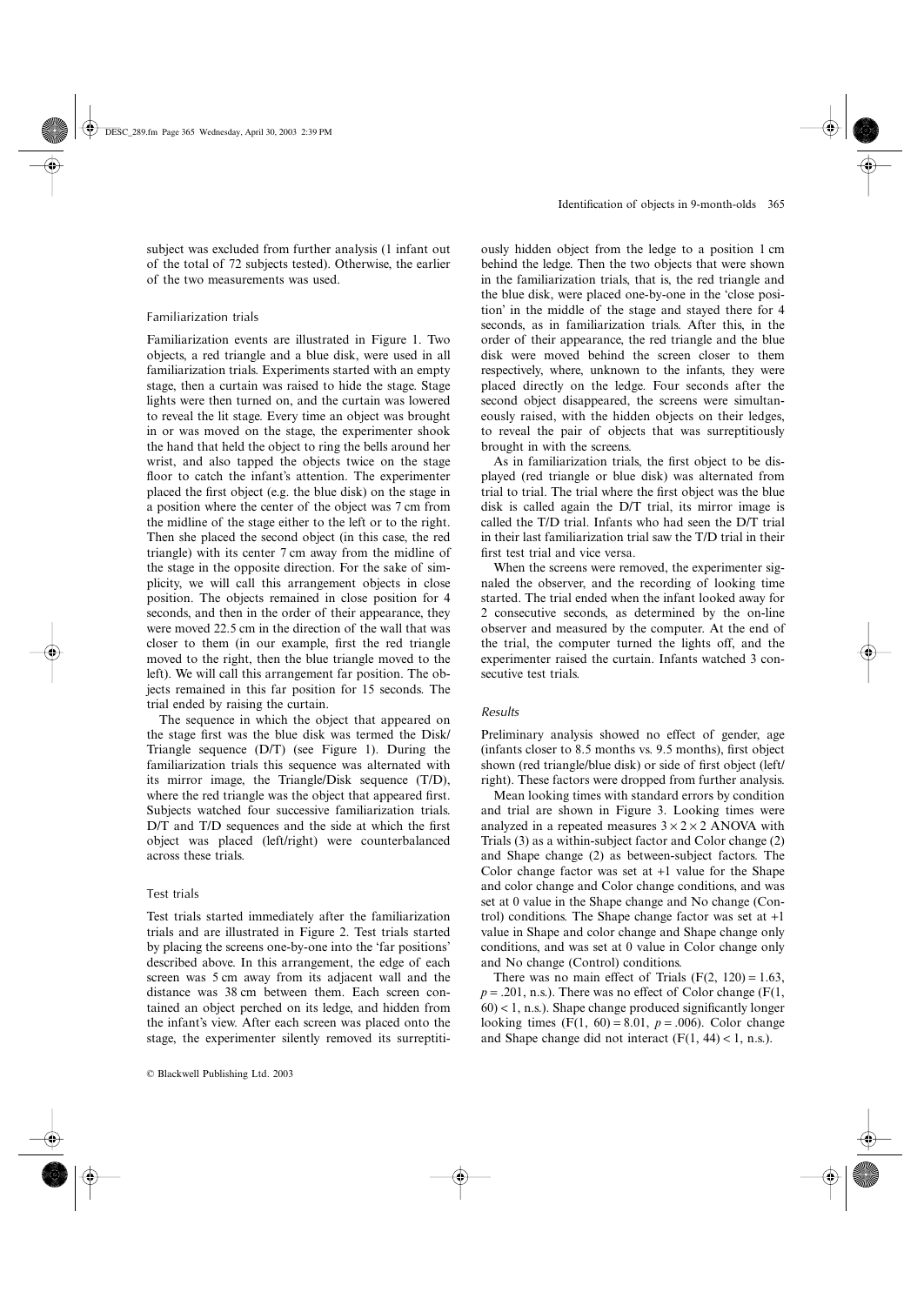

**Figure 3** Mean looking times in Experiment 1 in seconds by condition and trial (in seconds). Error bars represent  $\pm 1$  SE of the mean.

Effect size was estimated using  $\eta^2$ : shape change accounted for 11.8% of the variance over all three test trials (15.2% on Trial 2 alone), while color change accounted for only 0.2%. There was a significant Trials  $\times$  Shape change interaction  $(F(2, 120) = 3.20, p = .044)$ . No other interactions with Trials approached significance.

Inspection of means shows that looking times in both Shape conditions fell on Trial 3, while in the other conditions looking times were approximately flat across trials (see Figure 3). The most likely explanation for this is habituation to the unexpected outcome on Trial 3. This is confirmed by Trials  $(2) \times$  Shape change  $(2)$  analysis of looking times on Trials 1 and 2 alone which shows no Trials  $\times$  Shape change interaction (F(1, 60) < 1, n.s.). (All of the main effects in this analysis were the same as in our previous analysis.)

Planned comparisons examined looking times averaged across the three trials for the experimental groups versus the control group. Because we were making multiple comparisons to a single control group, Student's *t* is inappropriate; therefore, we used Dunnett's *t* to calculate the true probabilities (Winer, Brown & Michels, 1991, p. 169). The Shape change and Shape and color change conditions both produced significantly longer looking than the No change (Control) condition  $(p = .032$  and  $p = .016$ , respectively), while looking times in the Color change condition were not significantly different ( $p = .6$ , n.s.) from the No change (Control) condition.

*Discussion*

Experiment 1 showed that 9-month-old infants are able to use at least some featural information (shape) to identify objects. Whenever objects in given locations changed shape (but not color), infants looked reliably longer. There are two ways of thinking about this from the infants' point of view, assuming color is not represented. Either infants noticed that the shape property of a given object in a given location was unexpected or infants noticed that the objects were in unexpected locations. In other words, they might have thought that the objects miraculously changed shapes, but remained at their locations (as a frog that turns into a prince) or that they remained the same, but miraculously switched locations. We cannot tell which way the infants construed the changes. In any case, from our point of view, at this time, this is a distinction without a difference because either interpretation is consistent with the claim that the infants identified the objects by shape and by location.

Did infants in Experiment 1 remember the shape of both of the objects, or only one of the objects? Their response might have been based on information *only* about the last-hidden object. Information about the lasthidden object remains in memory for a shorter period (4 sec) before the screen is removed than information about the first-hidden object (7 sec). Attending only to the lasthidden object would allow detection of change with a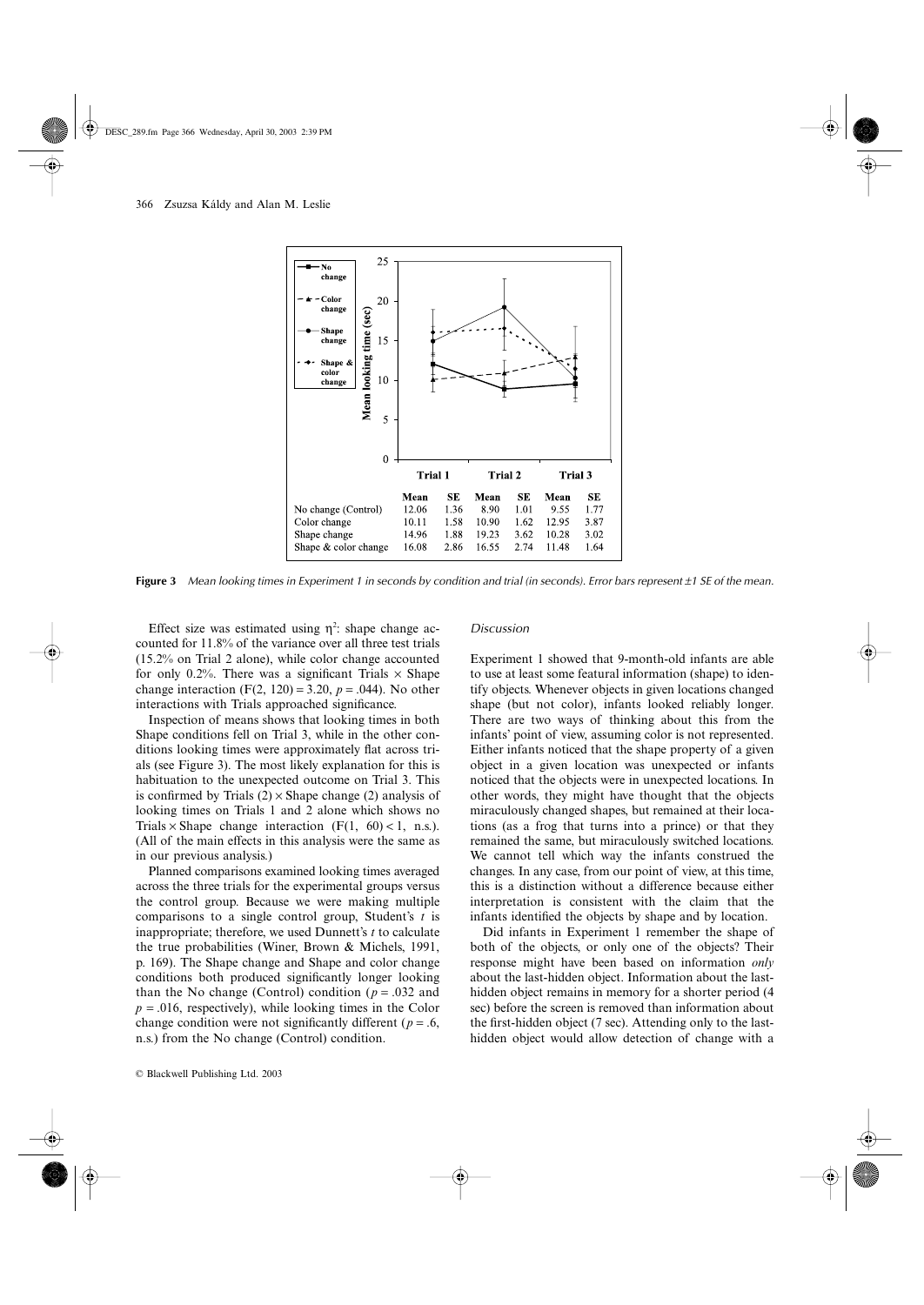minimal memory load. In this case, Experiment 1 would be equivalent to a very simple feature-change task: an object goes behind a screen, and the screen is removed soon after, revealing an object that is different in color, shape or both.

In all multiple object experiments, the question of whether infants attend to all of the objects or just to one of them arises but is seldom addressed. In order to test whether infants merely sample one of the objects or remember both objects in our two-screen paradigm, a second experiment was conducted. In this new experiment only one of the screens was removed, namely, the one that hid the first-hidden object. For example, if the red triangle had moved behind the left screen and then the blue disk had moved behind the right screen, only the left screen would be removed. In the No change (Control) condition, the screen would reveal a red triangle, while in the Shape change condition it would reveal a red disk. We decided to test the sampling hypothesis by revealing only the first-hidden object, as opposed to the last-hidden object, because this provides the stronger test.

We were primarily interested to see if we could replicate the previous results for the Shape change condition using a first-hidden only test. However, it occurred to us that removing a single screen (even the screen for the first-hidden object) might actually make the task easier. For example, now the infants have to make a judgment about a single object without the distraction of a second visible object. In case such facilitation should occur, we also included a Color change condition using a firsthidden only test. To test if removing only a single screen facilitates infants' memory, we also repeated the Color change condition with the modified procedure. We did not test infants in the third, Shape and Color condition in Experiment 2, since we did not find evidence for interaction between the Shape and the Color factors in Experiment 1.

# **Experiment 2**

#### *Method*

#### Design

We repeated the Shape change, the Color change and the No change (Control) conditions, but this time we removed only one of the screens (see Figure 4 for test events). The removed screen was always the one for the first-hidden object. Therefore, infants had to remember this object while the second object was moved and hidden behind the other screen. If infants remembered only this last-hidden object, they should not be surprised in the new Shape change condition.

Crucially, in this experiment as in Experiment 1, we alternated D/T and T/D trials. That is, if the first familiarization trial began with a disk on the right, then the next trial would begin with a triangle on the right. This trial-by-trial alternation of shape by side continued throughout the experiment, including through the test trials. Shape by side was counterbalanced, so that half the infants began with the disk on the right and half began with the triangle on the right. Alternating sidedness of shape prevents infants from simply associating a given shape with a particular side of the stage because across trials each shape will be associated 50% with each side. Instead, infants must attend to the particular side of a given shape *on each trial*, if they are to notice an unexpected outcome. The same trial-by-trial alternation of side was also conducted for color.

#### Subjects

Thirty-nine healthy full-term infants (18 females, 21 males) participated in the study (age range: 8 months 15 days–9 months 15 days, mean age  $= 8$  months 29 days,  $SD = 9.6$  days), with 12 infants in the Shape change, 12 infants in the No change (Control) condition and 15 infants in the Color change condition. Four additional infants were excluded due to observer or experimental error (3) or fussiness (1). Parents were recruited the same way as in Experiment 1.

#### Apparatus, stimuli and procedure

The apparatus and stimuli were the same as in Experiment 1. Familiarization trial (see Figure 2) and test trial procedure was the same as in Experiment 1, except that for the final outcome only one of the screens was removed (for test trials, see Figure 4). Only the screen that hid the *first* object that disappeared from sight was removed. The other screen that was hiding the second object remained on the stage. The time elapsed between hiding and revealing the first object was approximately 7 seconds.

Data measuring and recording methods were the same as in Experiment 1. Inter-observer agreement was 95% or higher. No subject was excluded because of disagreement between observers.

#### *Results*

Preliminary analysis showed no effect of gender, age, first object shown (red triangle/blue disk) and these factors were dropped from further analysis.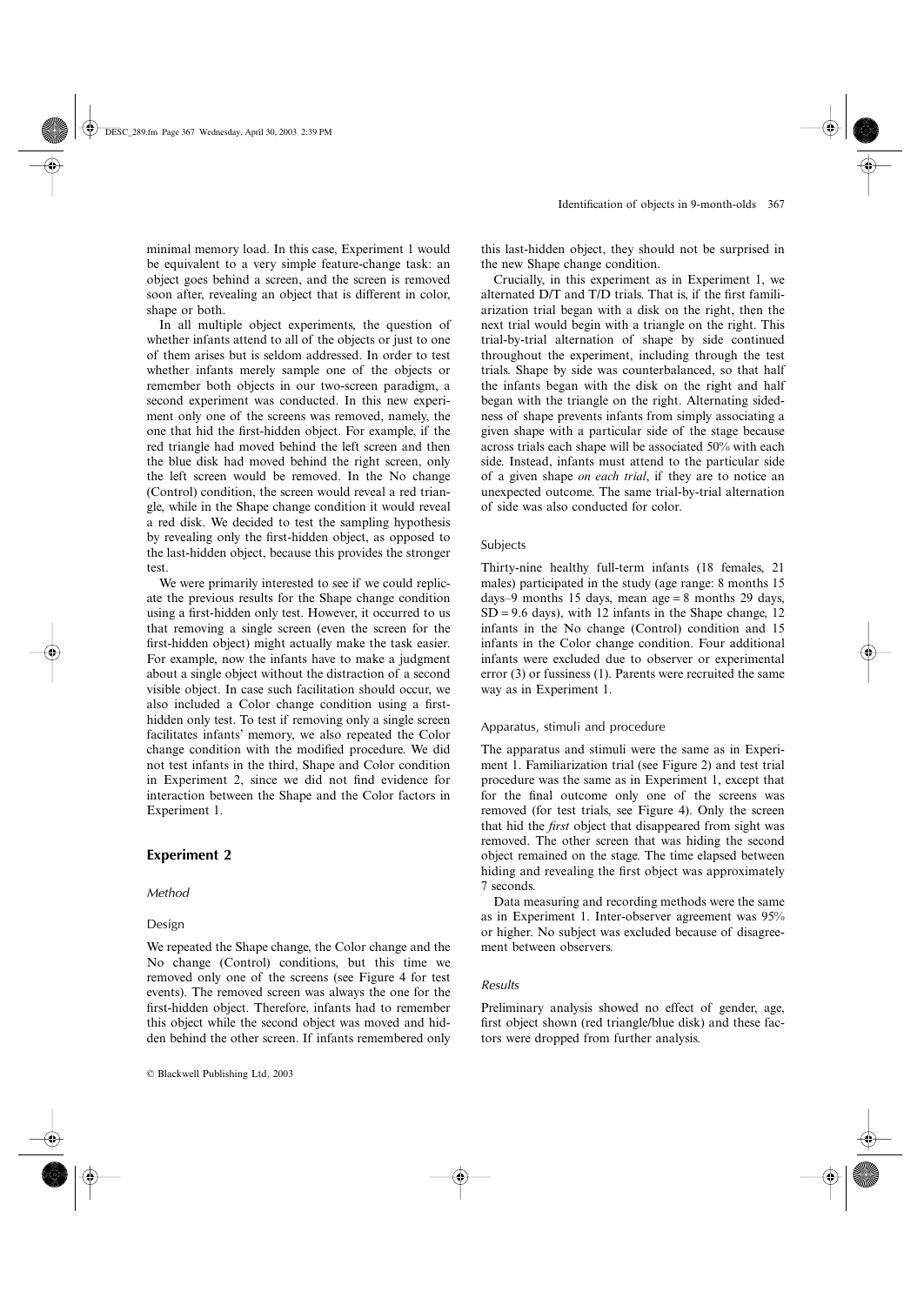![](_page_8_Figure_1.jpeg)

**Figure 4** *Test events in Experiment 2 by condition. The first object placed on stage is indicated with a black arrow. Disk/Triangle (D/T) and Triangle/Disk (T/D) trials were alternated from trial to trial. Here only Disk/Triangle (D/T) trials are shown. Conditions only differed in their outcome phase. Nine-month-olds looked longer at the Shape change than controls. Color change infants did not look longer than controls. Color differences are represented here as differences in luminance.*

Mean looking times with standard errors by conditions and by test trials are shown in Figure 5. Looking times were analyzed in a repeated measures  $3 \times 3$ ANOVA with Trials (3) as a within-subject factor and Condition (3) as a between-subject factor. There was no effect of Trials (F(2, 74) = 1.64,  $p = .204$ , n.s.). The main effect of Condition was significant  $(F(1, 37) = 3.717, p =$ .034).

Effect size was estimated using  $\eta^2$ : shape change accounted for 27.6% of the variance, while color change only accounted for 0.1% of the variance over the three test trials. No significant interaction between Trials and Condition  $(F(4, 74) < 1.00, n.s.)$  was found.

Planned comparisons with Dunnett's *t* compared looking times averaged over trials for the experimental groups with the control group. Again, we used the more conservative Dunnett's *t*-test instead of Student's, because we compared two experimental groups to one control group. The Shape change condition produced significantly longer looking than the No change (Control) condition  $(p = .019)$ , while looking times in the Color change condition were not significantly different ( $p = .58$ , n.s.) from controls.

#### *Discussion*

Experiment 2 shows that infants can remember the shape of the object carrying the higher memory load in the two-screen paradigm. Infants should only look longer in the shape change condition in this experiment if they remembered the shape of the *first* hidden object on a given trial, because they were shown only that object in test. Figure 5 shows that infants who saw the unexpected shape outcome looked longer than infants who saw the expected outcome, replicating the results of Experiment 1. The unexpected color, however, did not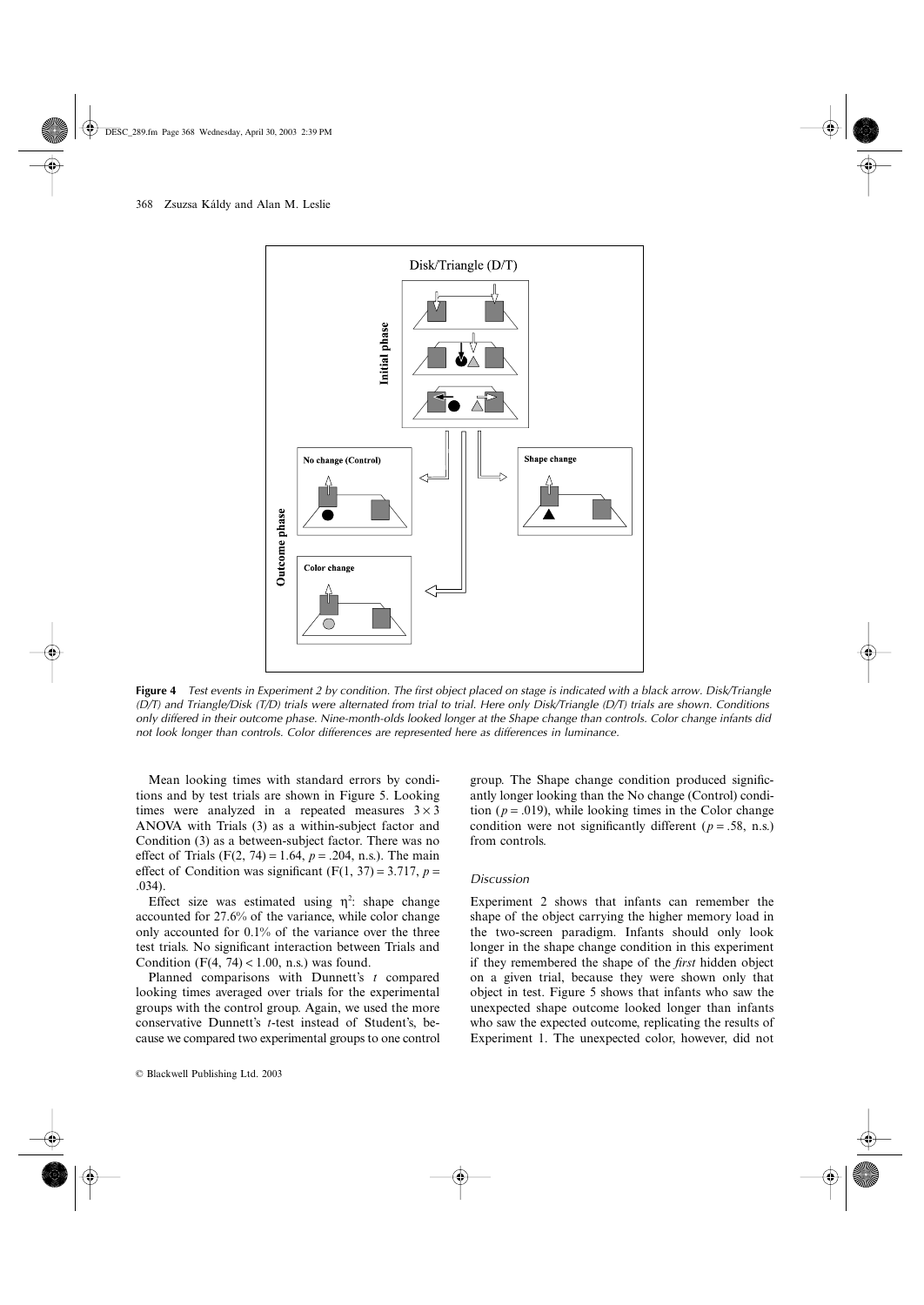![](_page_9_Figure_1.jpeg)

**Figure 5** Mean looking times in Experiment 2 in seconds by condition and trial (in seconds). Error bars represent  $\pm 1$  SE of the mean.

evoke longer looking, also replicating the results of Experiment 1.

The results with shape indicate that infants did not sample the shape of only one of the objects. It seems unlikely that infants would sample only the first-to-behidden object on any trial, especially since they subsequently appear to attend to the hiding of the second object. We should reasonably assume therefore that if only one of the objects is tracked it would be the lasthidden. In this case, we should have obtained no difference between shape change and control infants, ruling out this version of the sampling hypothesis.

However, there remains the possibility that infants might randomly sample one of the objects. In this case, half the infants in the present Shape change condition would have looked longer, namely, those who happened to be tracking the first-hidden object. The other half of the infants (those who happened to track only the unrevealed last-hidden object) would have no expectations for the revealed location and would look at baseline control levels. This would give longer average looking times in this group compared with controls, half of whom would have no expectations and half of whom would have expectations confirmed. This would be consistent with finding an effect of shape change in Experiment 2. However, in the shape conditions of Experiment 1, babies would have their expectations violated no matter which object they had sampled, because in that experiment both objects were revealed. Therefore, all the shape change infants in Experiment 1, as opposed to just half in Experiment 2, would contribute to the effect. We should therefore observe a larger effect size in Experiment 1 than in Experiment 2. However, the effect size was actually considerably smaller in Experiment 1 than in Experiment 2, at 11.8% versus 27.6%. This contradicts the prediction from the random sampling hypothesis. Therefore, we have good evidence that the infants represented the shape properties of both objects of the pair. The results suggest then that distinctive shape featural information was bound to both ORs.

The negative results with color replicate the results of Experiment 1. It appears our 9-month-olds did not use the particular color information that we provided to identify the objects in our task.

# **General discussion**

We consider first the implications of our findings for our cognitive model, and then we place the model within a neuroscientific framework.

Leslie *et al.* (1998) drew a distinction between information that is used to establish an object representation, that is, to individuate objects, and information that finds its way into or is stored with the object representation. If property information is stored in the object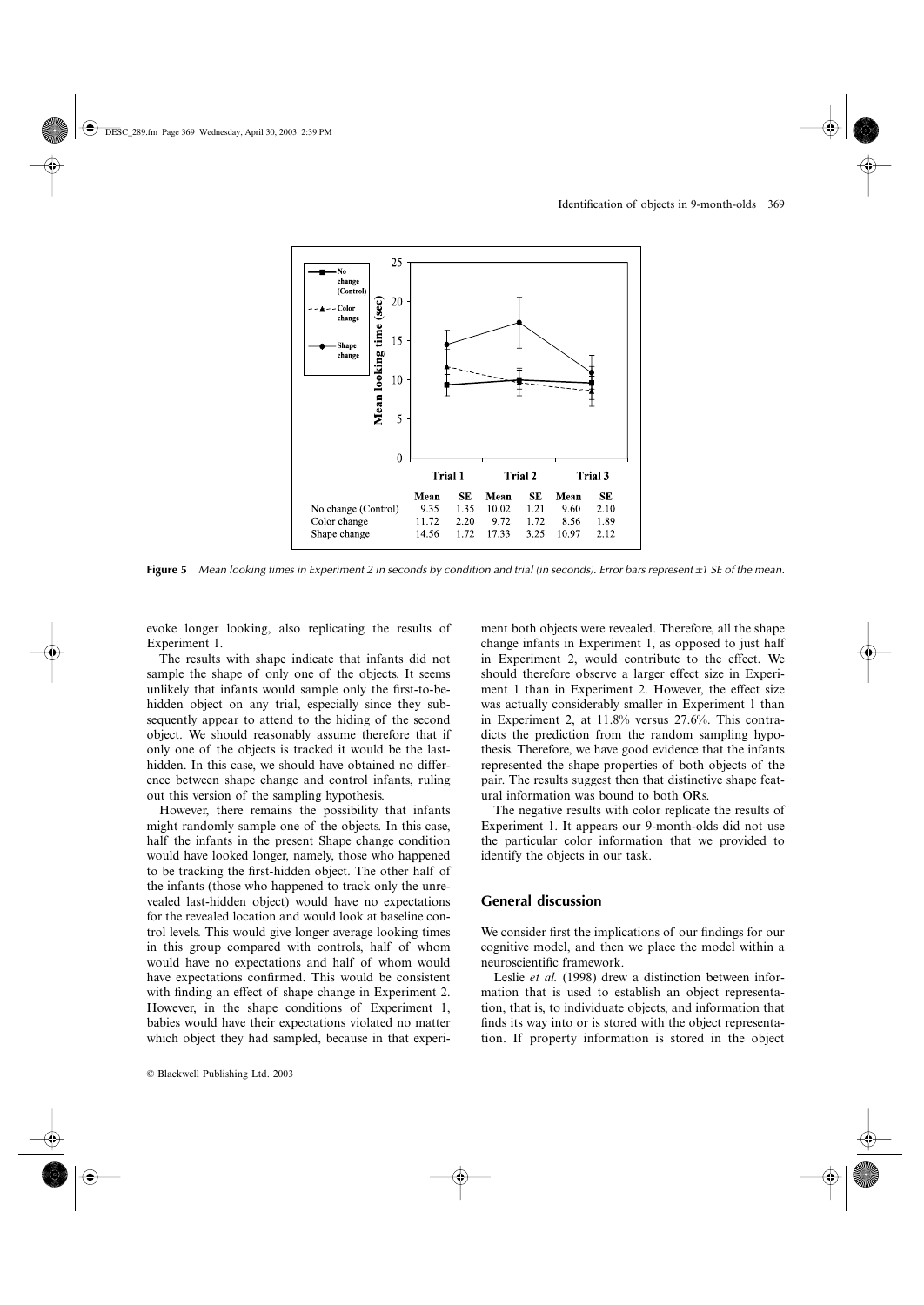representation, then it will be available later for deciding whether an object is one that has been encountered before (identification). The present results provide some of the first evidence that infants as young as 9 months can identify objects by feature. The effects obtained in Experiments 1 and 2 were entirely due to the shape feature; there was no evidence in either study for infants using color to identify the objects. The results are consistent with the idea that, when infants establish a representation for an object (individuation), featural information may optionally be entered into or bound with the object representation (OR). It appears that under the conditions of the present experiment, namely, hiding each of two objects behind distinct and physically separate screens, infants can and will bind shape, but not color, information to the ORs.

We cannot reach a strong conclusion regarding infants' failure to bind color because, when comparing differences across the dimensions of shape and chromaticity, it is hard to know whether one has equated the magnitude or salience of the difference. It is possible that infants might use an extremely salient color difference for identification. However, we do note that a similar discrepancy between color and shape for object identification was found by Tremoulet *et al.* (2000) in 12 month-olds. In that case, it was possible to show that the color difference was not ignored and was indeed great enough to drive individuation, thus addressing concerns about dimensionality and salience. In the present experiment, we cannot draw such a strong conclusion because infants could individuate objects on the basis of the distinct locations they were seen to occupy. Nevertheless, given that the same color differences were used as in the object identification experiments in Tremoulet *et al.* (2000), the present findings are consistent with shape and color information having different roles in identification. If so, this finding can be extended to identification by location.

In our task, infants could individuate the objects by noting that they occupied distinct locations both before and after hiding. Xu and Carey (1996) drew attention to the difference between individuating on the basis of spatiotemporal information (location over time) and individuating on the basis of property information (e.g. features). Leslie *et al.* (1998) drew a further distinction between individuation and identification. Putting these distinctions together, one can ask separately about the basis for individuation and identification. For example, suppose infants of 9 months will individuate only by location, but not by feature; nevertheless, it is legitimate to go on to ask whether such a 9-month-old who has individuated objects by location, can subsequently identify the objects by feature. The present results show that this is indeed possible.

The second experiment replicated the results of Experiment 1 and extended them to show that infants probably attend to and remember both objects in the pair. Infants remembered the shape of the first-hidden object, even though their attention was distracted away from that object while the second object was moved and hidden. Presumably, they had to maintain information about the first-hidden object in working memory. Infants had reliable memories for shapes of objects in specific locations that lasted for up to 7 seconds. We do not know how much longer such memory would persist.

The performance of the infants seems impressive when one considers that we employed an 'event mapping' task, which is often considered demanding (Wilcox & Baillargeon, 1998).<sup>1</sup> A further reason for being impressed was that we alternated the sidedness of the objects from trial to trial. This was an essential feature of our design. Suppose we had simply presented the same shaped object on the same side throughout all trials. In this case, infants could simply have habituated by associating, for example, 'roundness' with the left of the stage and 'triangularity' with the right. On test trials, infants would then have simply reacted to a novel pairing of shape and location without telling us anything useful about object representation. Instead, by alternating shape by side from trial to trial throughout both familiarization and test, each shape is equally associated with each side. We thus force infants to pay attention on each trial to which object went behind which screen. Only then could it be surprising that on a particular trial a particular screen reveals a particular shape. Presumably, a task that requires infants to update their representation of the scene from trial to trial is more demanding on visual working memory (Leslie & Káldy, 2001), than a task in which a stable representation can be constructed across trials. Nevertheless, infants succeeded in our task.

Our results are also congruent with Wilcox's results (Wilcox, 1999) on the availability of different featural properties for individuation. She showed that infants can use shape and size at 4.5 months, texture at 7.5 months and color only at 11.5 months. However, we would like to stress again the distinction between individuation and identification and their possibly different developmental courses (see above, Tremoulet *et al.*, 2000, for color information, and see also Wilcox & Schweinle, 2002).

Our tentative functional model of identification and individuation processes is shown in Figure 6. Low-level

<sup>1</sup> Wilcox and Baillargeon (1998) found only one instance in which young infants individuated by feature in an event mapping task. This was where the object had a simplified trajectory with a single nonrepeated motion without reversal of direction.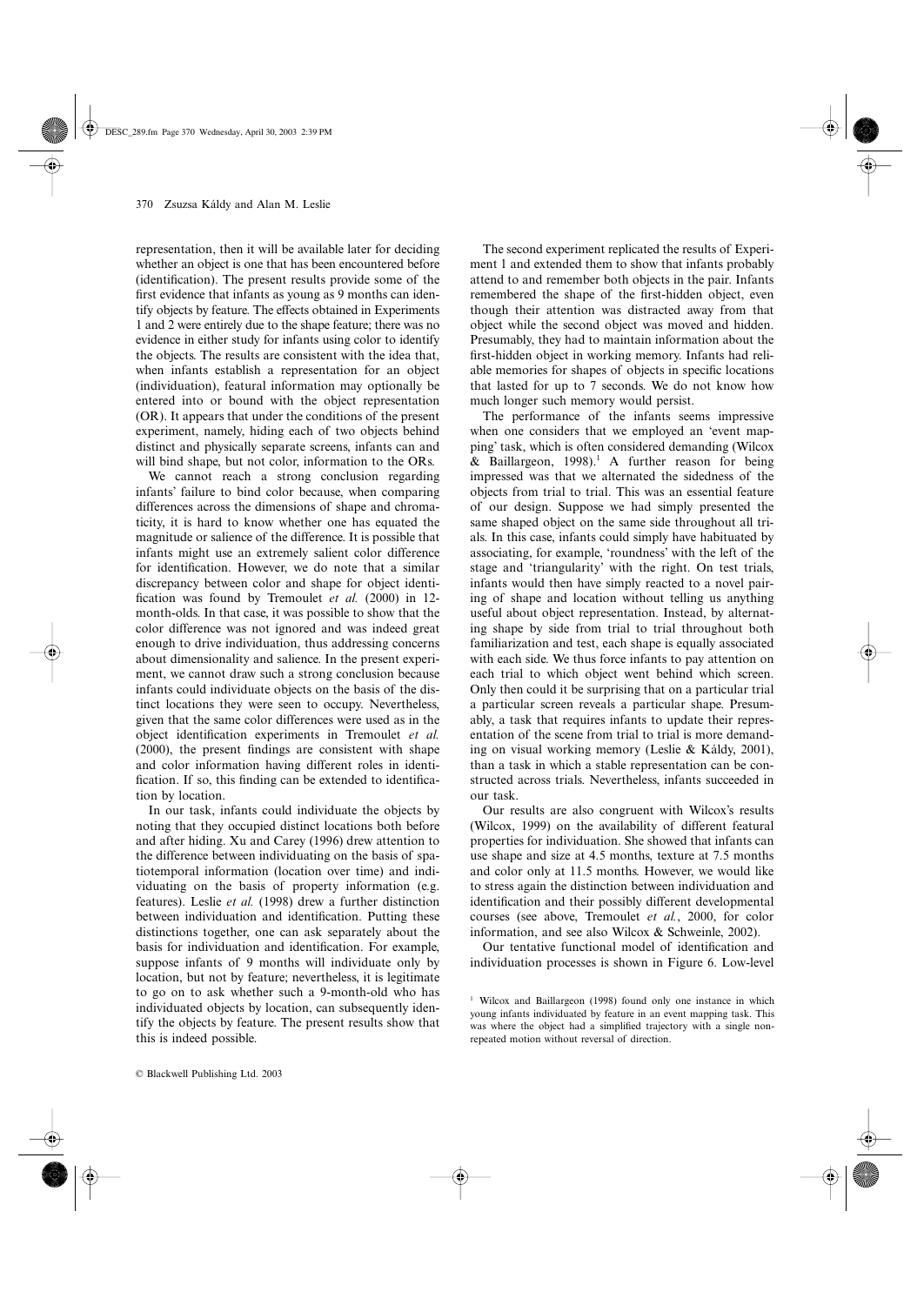![](_page_11_Figure_1.jpeg)

**Figure 6** *Schematic diagram of hypothesized cognitive processes. Low-level vision provides information about edges, surfaces, reflectance and retinotopic coordinates. This information is further processed and representations of features (shape, color, real size, etc.) and locations in an allocentric (object-centered) reference frame are established. This information can be used merely to set up an object representation in working memory (individuation) or alternatively, it can be bound to the newly created representation and be available later to re-identify the object (identification). The two processes are independent as are the two possible routes via features vs. locations. WM – working memory; OR – object representation.*

visual processing (presumably in the primary visual cortex, V1) yields information about basic perceptual attributes, such as spatial frequency, orientation, motion, color and contrast. This information is further processed in two parallel mechanisms: one that extracts the features, 'what', and one that analyzes the locations of objects in the scene, 'where'. Information arising from featural analysis or from occupied location analysis may lead to the establishment of ORs (individuation). In this case, featural and spatial coordinate information may then be entered into the OR and be available for later use (identification). Four distinct functional processes are therefore possible: individuation by feature, individuation by location, identification by feature and identification by location. Our experiments reported here give evidence for identification by feature at 9 months, where individuation by location was possible because we presented the objects in different locations. Our results also establish a stronger finding, namely, that 9-month-olds can integrate identification-by-feature and identification-bylocation. Our infants did not merely expect a triangle and a disk; they expected each to be in a particular location. We could not have shown this using a single screen paradigm. Whether infants younger than 9 months are also able to use features to identify objects by location remains an open question.

There are some similarities between our model and one outlined by Prazdny (1980). However, the similarities are superficial. Prazdny's computational model was based on Bower's claims (e.g. Bower, 1974) that infants between 12 and 20 weeks believe that an object that goes from stationary to moving (or from moving to stationary) becomes a new object. This idea has garnered little support. However, Bower's theory made the then novel suggestion that object representation is spatiotemporally based and independent of featural information. Featural integration comes later in development, and, in Prazdny's treatment of these ideas, later in on-line processing. Both these authors developed their ideas prior to Ungerleider and Mishkin's (1982) 'what-where' theory of cortical processing. Mareschal, Plunkett and Harris (1999) propose a model of object search in infants that embodies the dual route principle: there is 'an early dissociation between infants' ability to use surface features (e.g. colour) and spatial-temporal features' (p. 306) in regard to hidden objects. Our results suggest that the dissociation with respect to color remains at 9 months and, according to Tremoulet *et al.* (2000), even at 12 months.

Although our cognitive model has been developed on the basis of behavioral findings, it is both possible and desirable to attempt to relate it to the development of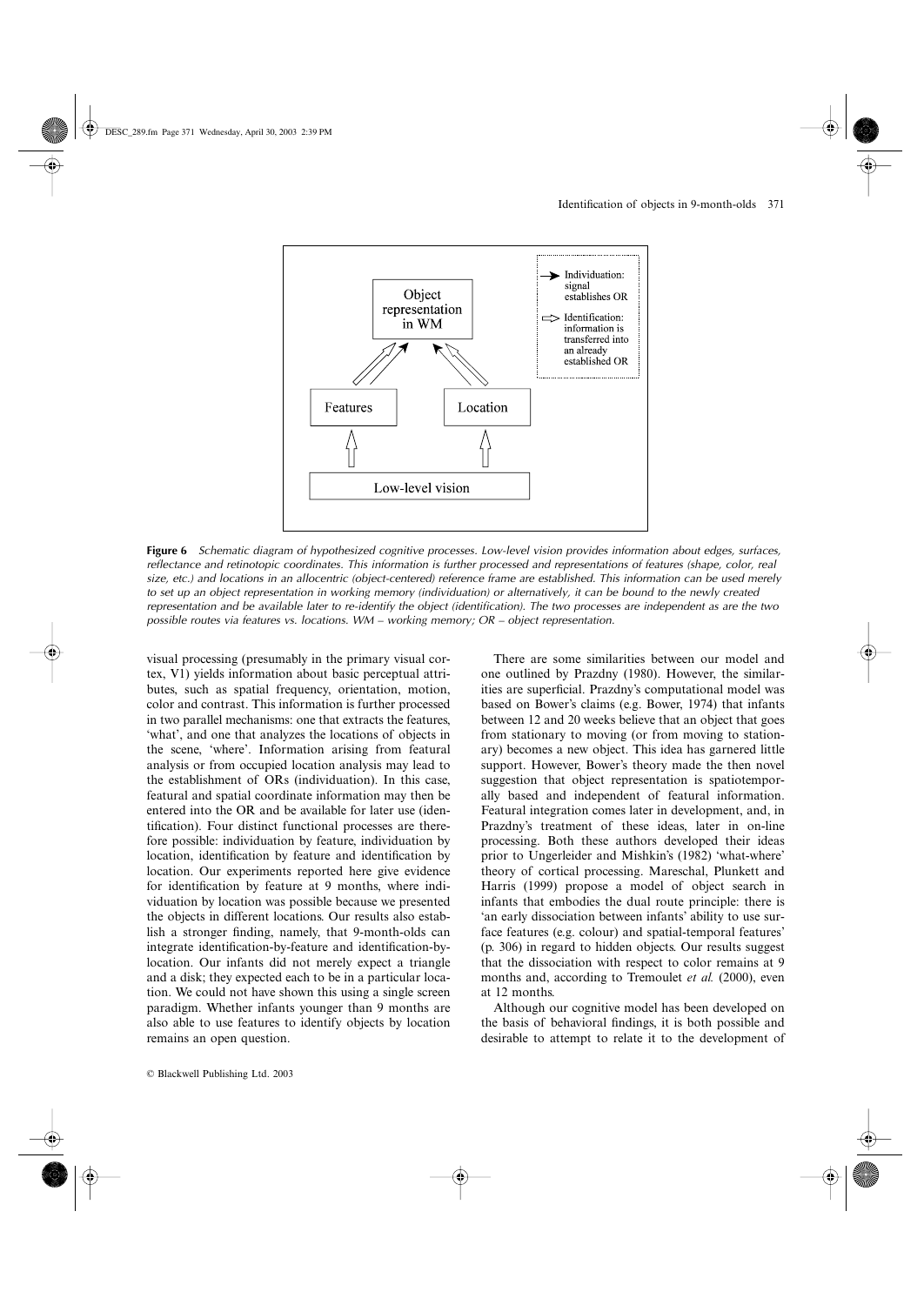underlying neural systems. Visual object recognition and object localization are thought to depend on two relatively separate anatomical systems in the human brain. Recognition depends on the ventral visual stream, a cortical pathway that starts from the occipital lobe and continues to the temporal lobe – the so-called 'what' pathway. Localization depends on the dorsal visual stream – the so-called 'where' pathway. This pathway also originates from the occipital lobe, but continues toward the parietal lobe (for the pioneering study on primates, see Ungerleider & Mishkin, 1982; see also Baizer, Ungerleider & Desimone, 1991; for human imaging studies, see Haxby, Grady, Horwitz, Ungerleider, Mishkin, Carson, Herscovitch, Schapiro & Rapoport, 1991; Kohler, Kapur, Moscovitch, Winocur & Houle, 1995; for a recent reinterpretation of the classic model: Milner & Goodale, 1995, in a developmental framework: Atkinson, 2000). Leslie *et al.* (1998) hypothesized that the process of setting up ORs was driven primarily by location and that the integration of featural information would occur developmentally later. Our present results suggest that the integration of 'what' and 'where' information takes place at earlier ages than that originally hypothesized by Leslie and colleagues.

What part of ventral stream processing might be responsible for the object identification exhibited by the infants in our study? A recent study by Baker and his colleagues (Baker, Keysers, Jellema, Wicker & Perrett, 2001) has demonstrated that some neurons in a specific part of the temporal cortex in macaques respond to objects that gradually become occluded. This response is maintained for up to 11 seconds following complete occlusion. In most of the neurophysiological studies on working memory, objects disappear suddenly on a computer screen. Baker *et al.* used natural, progressive occlusion of 3D objects, which is similar to displays used in developmental studies.

It has long been known from single cell studies that the inferotemporal cortex is involved in visual object working memory (Baylis & Rolls, 1987; Miyashita & Chang, 1988; Miller, Li & Desimone, 1991, 1993). In monkeys, visual recognition memory is most commonly measured by 'delayed matching to sample' and 'delayed non-matching to sample' tasks. Many neurons in the temporal cortex have working memory-related responses. These responses have several distinct types (Desimone, 1996). One of these is response enhancement: if the item matches the previously seen sample, these neurons increase their firing rate (Suzuki, 1999; Suzuki, Miller & Desimone, 1997). While other types of memory-related responses of the temporal cortex were shown to be temporary (Miller *et al.*, 1993), that is, intervening items reset the activity, response enhancement is not sensitive

to the nulling effect of new perceptual stimuli and it might have a significant role in signaling that '*this* object is the one that went behind *that* screen'. For a more detailed version of the proposed neurophysiological hypothesis, see Káldy (in prep.).

Our studies showed that 9-month-old infants are capable of tracking what object (as identified by shape) went where (as defined by separate screen locations). The infants' OR can therefore integrate featural information with location information. We conclude that our data present evidence for functional integration between the object recognition and the object localization systems in humans by 9 months of age.

# **Acknowledgements**

Preliminary results from Experiment 1 were presented at the XIIth International Conference on Infant Studies, 16–19 July 2000, Brighton, UK (Káldy & Leslie, 2000). We would like to thank Gergely Csibra, Erik Blaser and Zoltán Vidnyánszky for discussions and Monica Glanville and the undergraduate students working in the Cognitive Development Laboratory at Rutgers University for their help with data collection. This research was supported by NSF grant No. BCS-0079917 awarded to AML.

#### **References**

- Atkinson, J. (2000). *The developing visual brain*. Oxford: Oxford University Press.
- Baillargeon, R. (1986). Representing the existence and the location of hidden objects: object permanence in 6- and 8 month-old infants. *Cognition*, **23**, 21–41.
- Baillargeon, R. (1987). Young infants' reasoning about the physical and spatial properties of a hidden object. *Cognitive Development*, **2**, 179–200.
- Baillargeon, R., Spelke, E.S., & Wasserman, S. (1985). Object permanence in five-month-old infants. *Cognition*, **20**, 191–208.
- Baizer, J.S., Ungerleider, L.G., & Desimone, R. (1991). Organization of visual inputs to the inferior temporal and posterior parietal cortex in macaques. *Journal of Neuroscience*, **11**, 168–190.
- Baker, C.I., Keysers, C., Jellema, T., Wicker, B., & Perrett, D.I. (2001). Neuronal representation of disappearing and hidden objects in temporal cortex of the macaque. *Experimental Brain Research*, **140**, 375–381.
- Baylis, G.C., & Rolls, E.T. (1987). Responses of neurons in the inferior temporal cortex in short term and serial recognition memory tasks. *Experimental Brain Research*, **65**, 614–622.
- Bower, T.G.R. (1967). The development of object permanence: some studies of existence constancy. *Perception & Psychophysics*, **2**, 74–76.